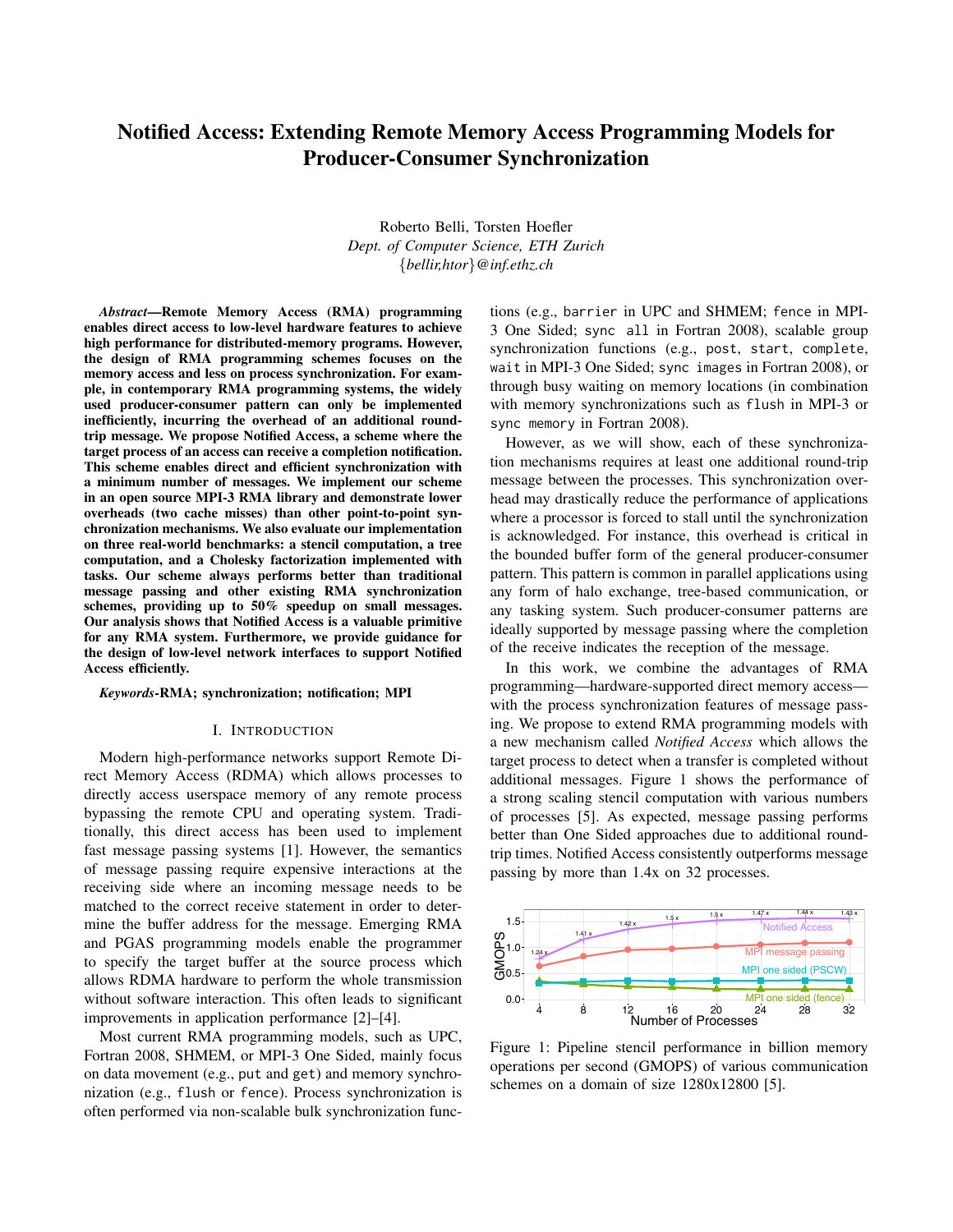

Figure 2: An example task graph illustrating a producer-consumer problem and examples of various point-to-point protocols to implement producer-consumer communications. The point in time at which a process knows that the transfer is complete is denoted for the target and the origin processes as a star and a diamond, respectively.

*Notified Access creates a programming model with semantics in between pure message passing and pure (passive) RMA programming, combining the strengths of both.*

The main contributions of our work are:

- *•* We propose *Notified Access* as a synchronization model that extends RMA programming with per-message process synchronization and matching.
- *•* We describe a small extension to the MPI specification that enables notified access semantics. Similar extensions can be added to other RMA programming models.
- We discuss how to implement notified access with minimal overhead on various existing low-level network interfaces and we develop a fully-functional implementation for Cray systems.
- We present three case-studies: a stencil computation with a 3-point stencil, a tree computation, and a statically scheduled tasking system to show the benefits of notified access in practice.

### II. BACKGROUND

RMA programming is becoming an important tool for writing fast parallel programs. However, as hinted before, many RMA models were designed to exploit existing hardware capabilities and to support billboard-style [6, §11] random-access applications. The direct hardware acceleration in modern networks enables a much wider set of usecases for RMA programming that are not well supported by existing RMA or PGAS models. In this paper, we focus on investigating the ubiquitous producer-consumer pattern in parallel computing.

Producer-consumer communications are found in virtually all modern high-performance applications. They are employed whenever a dataflow needs to cross domain (process boundaries). In the general form of the problem, a producer generates data and enqueues it for the consumer. The consumer then dequeues the data and uses it to advance the computation. For example, Figure 2a shows the task graph induced by a Cholesky factorization. Each edge in the graph represents a producer-consumer relation. We will explain the Cholesky example in more detail in Section VI-C. Since queuing is expensive, most high-performance codes implement a single-element queue in the form of a receive buffer at the destination.

All producer-consumer communications require two basic semantics: (1) data transmission and (2) process synchronization. In message passing, both semantics are provided by the receive. Figure 2b shows the network transactions required to implement a transfer of a small (eager) and a large (rendezvous) message [7]. RMA programming models separate data transfer and synchronization into different primitives. The progress of many data transfers can then be synchronized with a single (bulk) operation.

However, many producer-consumer synchronizations only require a single message and the needed synchronization implies additional network transactions. Figure 2c shows protocols based on remote put and get, respectively. All protocols, with the exception of eager message passing, require at least three message transactions on the critical path. Eager message passing only requires a single transaction but the receiver needs to match and copy incoming messages, which causes different overheads. In addition, the required intermediate buffers make eager message passing generally unscalable [7].

Notified access provides the option to unify these two semantics, enabling pipelining and bulk synchronization with single-transfer notification. Figure 2d shows notified access for small as well as large message sizes. Notified access only requires a single message for the actual network transmission and the notification and enables full asynchronous message progression in hardware. We will describe details in Section III.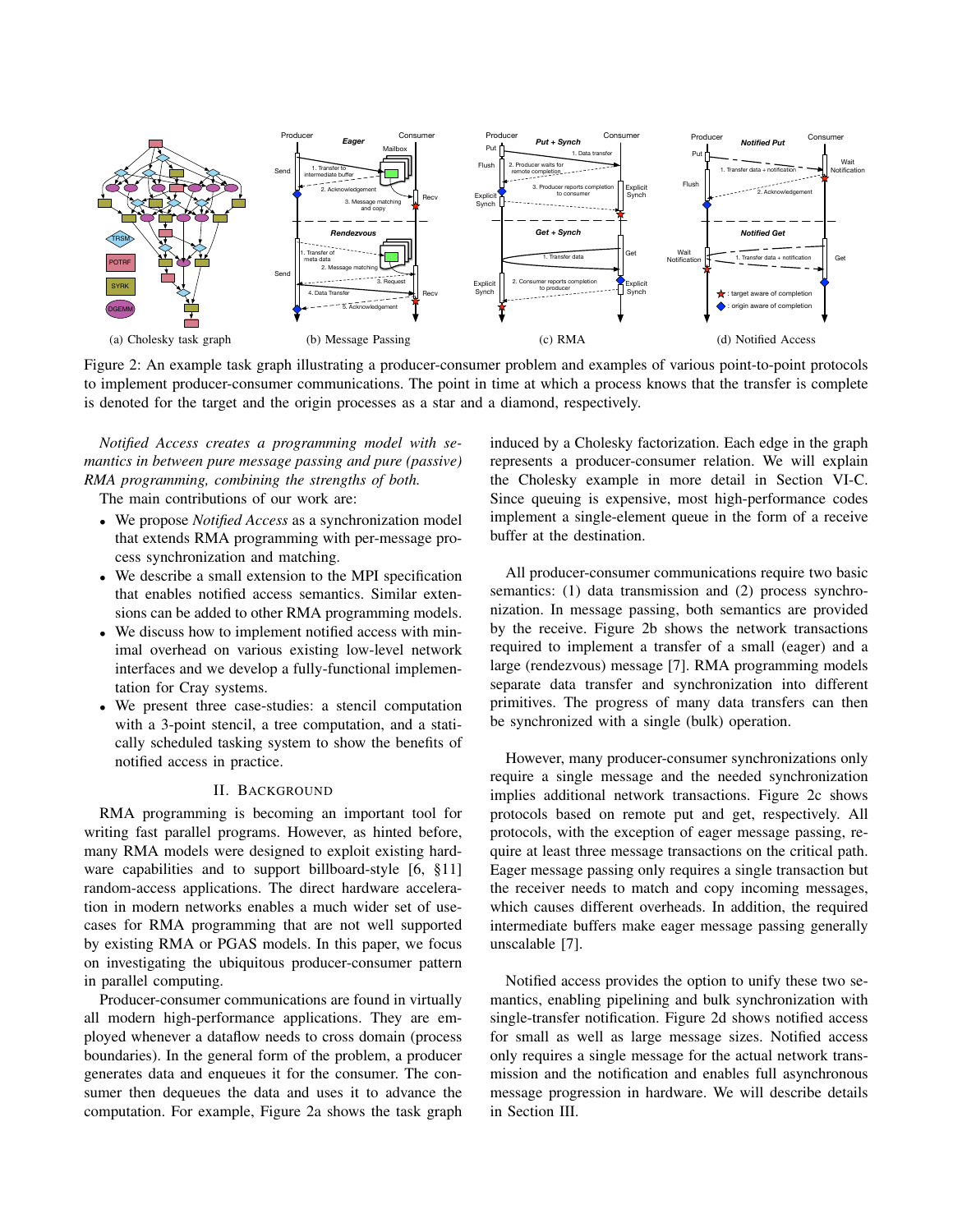# *A. Notation*

We now briefly introduce the terminology we use in the remainder of the document. In RMA, we define the *origin* process as the process that issues the RMA operation and the *target* process as the process that the RMA operation targets. We define a *remote access* as an RMA operation that copies an ordered set of (not necessarily consecutive) bytes either from the origin to the target (put) or vice-versa (get). Some more complex atomic accesses involve get and put in a single operation (e.g., compare and swap).

A *synchronization epoch* [6, §11] is a time interval relative to an origin and a target process. Each epoch is enclosed by two synchronization operations that are called at the origin and directed towards the target process. Two remote accesses (between the same origin-target pair) are not ordered if they happen in the same epoch. However, if they appear in different epochs, then they are ordered by the order of the epochs. The term *notification* represents the transmission of the information that an epoch has ended to the target process. The end of the epoch indicates that the target process can access the communicated data or re-use its local communication buffers. In most RMA models, the target process is passive and is not informed of accesses to its memory. Thus, in most of today's RMA models, producer-consumer computations require an additional round-trip message to communicate the change of synchronization epochs.

# III. NOTIFIED ACCESS

Notified Access adds a remote completion notification to any remote access. The target process can use this notification for synchronizing local or remote accesses to the buffer. The interpretation of the notification depends on the action: if the notified access is a read then the notification indicates that the data was copied and the buffer can be overwritten; if the notified access is a write then the notification indicates that the data was committed to memory and can be read.

The origin can mark accesses with a notification or without, i.e., not all accesses have to trigger a remote notification. The simplest notification system would just notify the target process of each incoming notified access. However, this would not make it possible to distinguish different accesses at the target. Thus, we propose a richer interface that allows the target to set up notifications that *match* a specific origin and an arbitrary integer tag value. The resulting matching queue semantics have been highly successful in MPI-1.

The <source, tag> tuple can be used to identify specific accesses in the program logic. The notification system also supports wildcards for both source or tag which match incoming messages in the order of arrival to the oldest notification if multiple notifications match. The tag can be selected to identify accessed memory regions at the target and can thus be used to efficiently implement starvation-free dataflow-based tasking systems. Since RMA programming often involves many small accesses, we introduce counting notifications that only notify after *n* matching accesses were performed. This capability allows bulk-notification optimizations.

Another option for remote notification would be to define notified synchronization operations instead of notified accesses, e.g., a notified version of the common flush operation. However, this would still necessitate at least two network transfers (which could be pipelined) to transmit a single message in a producer-consumer setting. Notified access only requires a single network transfer. To achieve similar semantics and maintain the epoch definition, one could consider that a notified access has the side-effect of completing all previous accesses. This would enable an elegant definition of epoch which is enclosed by notified accesses or synchronizations. However, we do not consider this because no network technology supports this today and it seems hard to guarantee this without additional network transfers on adaptively routed networks. If this becomes available in the future then one may easily redefine the epoch concept. In our definition of notified access, all notified accesses form their own epoch and do not interact with normal remote accesses.

# *A. Discussion: Shared Memory Synchronization*

We now briefly draw some parallels between RMA programming and shared memory programming. Both models are very similar in that remote memory can be accessed directly and data is moved by the hardware. The main difference is that RMA programming presents a partitioned view of the address space (thus also often called Partitioned Global Address Space, PGAS, even though a PGAS can be implemented without direct remote access primitives).

A shared memory synchronization is performed through memory fence ISA instructions (e.g., mfence in x86). These instructions typically block all further instructions until all write buffers are empty and all accesses are visible to all cores. Such fences are semantically similar to flush operations in RMA. However, flush operations synchronize across datacenters where latencies can be in the microsecond range (as opposed to nanoseconds for on-chip transfers). Thus, frequent flushes have a detrimental effect on application performance. Existing RMA and the new (counted) notified access bulk synchronization operations enables efficient message pipelining for high-latency environments.

We believe that Notified Access may also be a viable interface for future large-scale on-chip networks where transfer pipelining becomes a must and synchronization has a higher relative cost.

# *B. A Strawman Interface for Notified Access*

While Notified Access is independent of a particular programming model, we will now present a strawman interface for the Message Passing Interface (MPI). Without loss of generality, we will use this interface as a case study to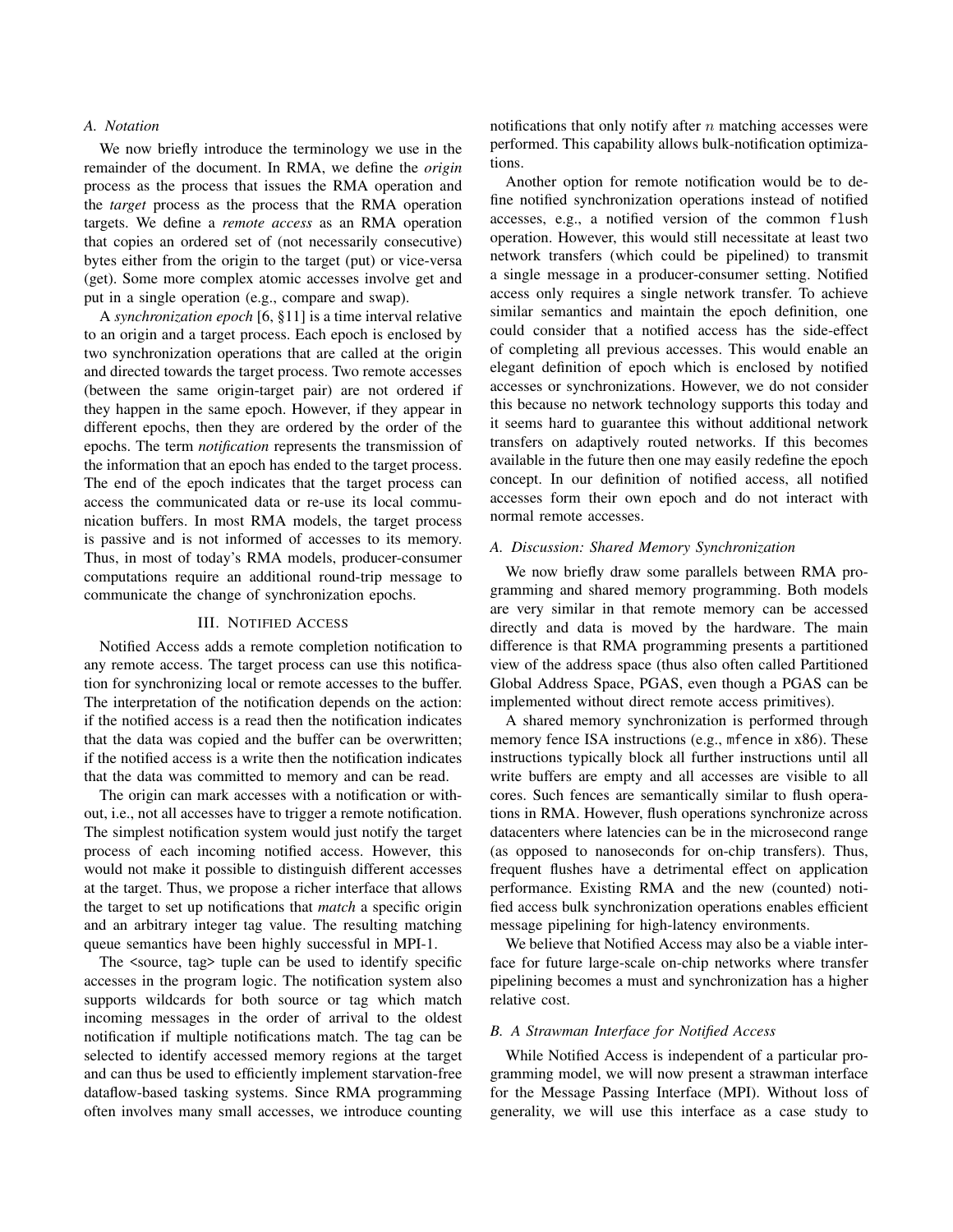compare applications using a highly-tuned MPI-3.0 [6] implementation. We chose MPI for several reasons: First, it has the richest combination of synchronization mechanisms all synchronization mechanisms provided by other models can be considered as a subset of those provided by MPI [6]. Second, many different implementations of the MPI specification are available, optimized and fully exploit the performance of the target architecture.

To extend MPI with Notified Access, we first introduce a notified variant for each communication operation in MPI RMA. Each new function has an additional integer tag argument. The following listing shows C interfaces for put and  $get^1$ :

| int MPI_Put_notify(void *origin_addr, int origin_count, |  |  |  |
|---------------------------------------------------------|--|--|--|
| MPI_Datatype origin_type, int target_rank,              |  |  |  |
| MPI_Aint target_disp, int target_count,                 |  |  |  |
| MPI_Datatype target_type, MPI_Win win, int tag);        |  |  |  |
| int MPI_Get_notify(void *origin_addr, int origin_count, |  |  |  |
|                                                         |  |  |  |
| MPI_Datatype origin_type, int target_rank,              |  |  |  |
| MPI_Aint target_disp, int target_count,                 |  |  |  |
| MPI_Datatype target_type, MPI_Win win, int tag);        |  |  |  |

Similar functions can be created for MPI's accumulate operations (accumulate, get accumulate, fetch and op, and compare and swap) or request-based operations. As in other MPI routines, the number of significant tag bits may be limited due to hardware constraints. The calls support zerobyte payloads in which case only the notification is set.

MPI request objects are used for notification at the receiver side. In order to keep the overhead minimal, we use persistent requests [6, §3.9]. These requests are initialized explicitly with the function MPI\_Notify\_init and are not automatically freed. We show the C interface for notify init and the existing start, test, and wait functions in the following:

```
int MPI_Notify_init(MPI_Win win, int src_rank, int tag,
                    int expected_count, MPI_Request *request);
/*Functions already available in MPI*/
int MPI_Start(MPI_Request *request);
int MPI_Test(MPI_Request *request, int *flag, MPI_Status *status);
int MPI_Wait(MPI_Request *request, MPI_Status *status);
```
MPI\_Notify\_init initializes a request for notification and binds it to a specific MPI RMA window with notification count, tag, and source. The returned MPI request object can be used with the usual MPI test and wait functions. A request completes after expected\_count matching notified accesses have been performed. Matching is performed in order and it is defined through source and tag and the wildcards MPI\_ANY\_SOURCE and MPI\_ANY\_TAG are supported. If a request is completed, the returned MPI status object includes the information of only the last matching notified access. Probe semantics can be added trivially.

*1) Persistent Requests:* Standard MPI requests are allocated during the initialization call (e.g., nonblocking send or receive) and freed during the completing call (e.g., test or

<sup>1</sup>While we describe MPI interfaces here for readability, our implementation uses the foMPI prefix to not violate the standardized MPI namespace wait). This implicit request management makes these objects rather expensive. A special kind of requests, *persistent* requests has been introduced to statically bind message passing arguments (buffers and counts) to a request that can then be started and completed multiple times. Re-using requests in this manner amortizes their creation time and enables explicit request management (allocating and freeing). In Notified Access, requests are initialized with MPI\_Notify\_init and freed with MPI\_Request\_free. Before each use, requests have to be initialized with MPI\_Start. After each initialization, request completion can be tested with the normal test and wait operations.

Listing 1 shows a complete example: a ping-pong benchmark to illustrate message transmission whose performance we measure in the following section.

MPI\_Win win; MPI\_Request\_notification\_request; MPI Status notification status: int win size =  $2 * MAX SIZE * sizeof(double);$ double \*buf: int my rank: MPI\_Win\_allocate(win\_size, sizeof(double), MPI\_INFO\_NULL, MPI\_COMM\_WORLD, &buf, &win); MPI\_Comm\_rank(MPI\_COMM\_WORLD, &my\_rank); /\* initialize notification request \*/ int customTag =  $99$ ; int expected\_count = 1; MPI\_Notify\_init(win, partner\_rank, customTag, expected\_count, &notification\_request); for(size=8; size<MAX\_SIZE; size++) { if (my\_rank==client\_rank) { /\* send ping \*/ MPI\_Put\_notify(buf, size, MPI\_DOUBLE, partner\_rank, 0, size, MPI\_DOUBLE, win, customTag); MPI\_Win\_flush(partner\_rank,win); /\* wait for pong \*/ MPI\_Start(&notification\_request); MPI\_Wait(&notification\_request, &notification\_status); } else { /\* server \*/ /\* wait for ping \*/ MPI\_Start(&notification\_request); MPI\_Wait(&notification\_request, &notification\_status); /\* send pong \*/ MPI\_Put\_notify(buf, size, MPI\_DOUBLE, partner\_rank, MAX\_SIZE, size, MPI\_DOUBLE, win, customTag); MPI\_Win\_flush(partner\_rank,win); } } /\* end of iterations \*/ MPI\_Request\_free(&notification\_request); MPI\_Win\_free(&win);

Listing 1: A simple ping-pong example in Notified Access.

# IV. IMPLEMENTATION

We now explain how to implement Notified Access with various modern network technologies.

Today's networks do not support hardware message matching, therefore, we implement the matching in software at the receiver. This matching mechanism does not reduce the performance significantly since the data movement is still fully performed in hardware. Only the processing of the light-weight notification is done in software. All software functionalities can be implemented in the test or wait functions which form synchronization points at the target and does thus not require any asynchronous activity. We will describe how our protocol requires only two compulsory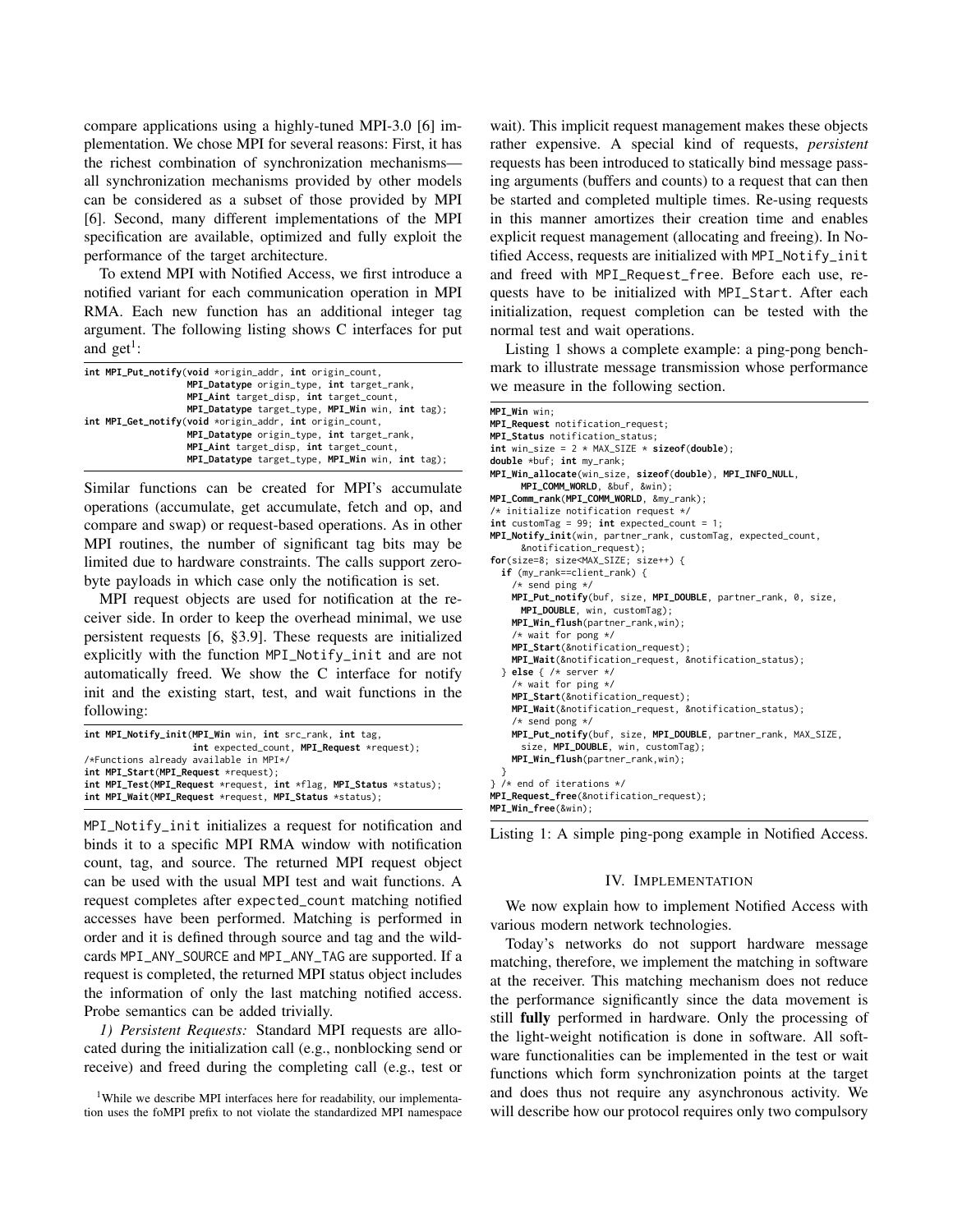cache misses in the worst case if less than four notifications are active.

Existing MPI matching protocols must either copy the whole message in the eager case or perform extra synchronization using software protocols in the rendezvous case. The expensive eager message copy pollutes the cache and consumes energy for the data movement. The rendezvous protocol either prevents asynchronous progression or requires an asynchronous software agent at the receive side [8]. Thus, we expect significant performance benefits compared to message passing implementations.

# *A. Network-specific considerations*

Various RDMA networks can support Notified Access immediately. We will now briefly discuss how it can be implemented with lowest overheads using widely known network technologies.

*InfiniBand:* The Open Fabrics Enterprise Distribution (OFED) defines RDMA write with immediate which generates a completion queue entry at the receiver. The receiver can check this queue for remote notifications. The immediate value can be used to encode the tag. RDMA read with immediate is unfortunately not available and a more complex protocol has to be employed. For instance, one could rely on the ordering guarantees of InfiniBand and inject a notification message right after the read.

*Portals 4:* The Portals interface [9] provides Event Queues that are used to log performed network operations. These queues can be polled at the target in order to retrieve which remotely initiated events have been locally committed. This characteristic, combined with Portals' capability to transfer out-of-band data in the header, can be leveraged to distinguish between notified and normal operations and transfer the tag value and the data at the same time. The use of Event Queues can potentially limit the message rate in comparison to Portals counters or other mechanisms. A more detailed discussion of design tradeoffs can be found in the discussion section.

Other network interfaces have similar primitives that can be used to implement Notified Access semantics. We now present a complete blue print implementation for Cray networks as well as shared memory in detail.

### *B. Implementation on Cray Networks*

Our implementation bases on the open source foMPI (*Fast One Sided MPI*) [4] which supports the full MPI-3.0 One Sided interface. The foMPI library uses DMAPP [10] and XPMEM [11] APIs for inter- and intra-node communications, respectively. Our extended *foMPI-NA*<sup>2</sup> utilized the uGNI API [12] that provides direct access to Cray's Fast Memory Access (FMA) and Block Transfer Engine (BTE) mechanisms. FMA provides a service to efficiently transfer small amounts of contiguous data and BTE targets larger transfers and offloads them to the network card. With both mechanisms is it possible to directly notify the completion of a RDMA operation to the target process. After the completion of a remote read or write, a notification can be posted to a *destination completion queue* that can be shared between different segments of exposed memory.

The uGNI interface allows to attach a 4-byte integer to each access which is then returned in the completion queue at the destination. This functionality is similar to RDMA write with immediate but also available for read accesses. We encode the source rank and tag into the first and last two bytes, respectively. This mechanism interacts seamlessly with the existing foMPI which uses the DMAPP interface for remote accesses.

The target side utilizes a single queue called the Unexpected Queue (UQ) to maintain the order of notifications. The call MPI\_Notify\_init only allocates the persistent notification request object and attaches source, tag, and count to it. The request is a simple 32-byte structure: two 8-byte values for the window and rank, two 4-byte values for tag and a request type, and two 4-byte values for count and matched (initialized to zero).

Requests are advanced only in test and wait functions. Wait is implemented as a loop until test succeeds and test performs the following steps: first it searches the UQ for matching notifications. If it finds a matching notification, it increases the matched counter of the request. If the request reaches the required matched count then the functions returns completion. If the UQ does not contain all the needed notifications the check continues polling the uGNI *destination completion queue* associated with the target window. While polling the completion queue, we may encounter notifications that do not match the query parameters. These notifications are appended to the UQ for later matching.

Once a notification is returned to the user, the request will remain marked as completed (matched=count). The function MPI\_Start simply resets the matched counter to zero to reinitialize the request.

# *C. Implementation in Shared Memory*

For shared memory, we create a bounded ring buffer for notifications in a set of shared memory segments which are shared between all processes using XPMEM. Each process owns such a segment and notifications that target that process are enqueued into the ring buffer. Each entry in the notification buffer is exactly the size of one cache line and a notification contains, in addition to source and tag, a payload field including the destination offset and the data.

The data of small put accesses can thus be directly added to the notification to reduce the number of cache line transfers. We call this protocol *inline transfer*. Larger accesses are performed using an optimized memcpy and a memory fence which is followed by the notification.

<sup>2</sup>Available at http://spcl.inf.ethz.ch/ (Research section)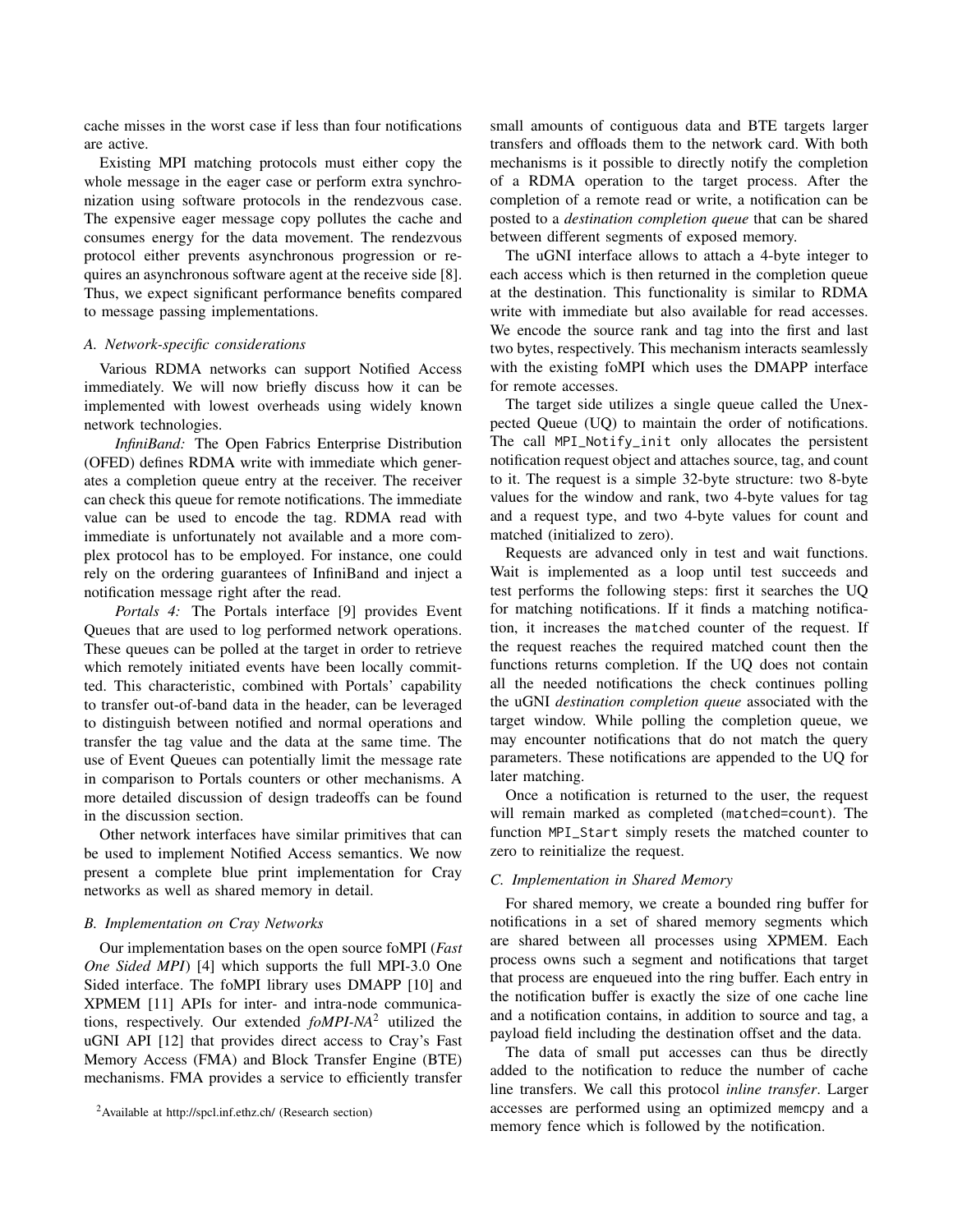

Figure 3: Ping-pong benchmark performance comparing Message Passing, MPI-3.0 One Sided, and Notified Access.

The target performs similar operations as for the uGNI implementation. In addition to the uGNI completion queue it checks the XPMEM notification queue. Non-matching notifications are appended to the same unexpected queue and matching is identical.

#### V. MICROBENCHMARKS

We now briefly analyze the number of additional cache misses at the target assuming that exactly one notification is active and no structure is in cache. The first mandatory cache miss is caused by loading the 32 Byte request itself (we assume the user aligned the structure). The second miss is caused by accessing the UQ which can be arranged in a way that the first elements are always on the same cache line as the head pointer. More misses may be caused by accessing the hardware completion queues (uGNI or XPMEM). But since any notification system would incur these, we do not count them towards the overhead.

# *A. Microbenchmark Evaluation and Performance Model*

We now compare the performance of Notified Access with existing MPI RMA and Message Passing mechanisms implemented in foMPI and Cray MPI. Gerstenberger at al. [4] demonstrated that foMPI outperforms other programming models such as UPC, CAF, or Cray's native MPI One Sided, thus, we use foMPI for all MPI One Sided experiments.

Firstly, we evaluate the latency and bandwidth using a standard ping-pong benchmark. The complete benchmark code for Notified Access is shown in Listing 1 and we compare the performance to traditional Message Passing, One Sided with general active target mode synchronization and fence synchronization. We also compare with an unsynchronized benchmark which indicates the lower-bound for network transmission but is not a legal synchronization implementation. Fence and general active target mode synchronizations performed identical on two processes, thus, we only report one result.

Our benchmark measures the time needed by the client process to send data to the server process and being aware that the data sent by the server is committed. Each test is repeated 1,000 times for each configuration to gather statistics. The latencies are calculated as half Round Trip Time (RTT) and all the figures show the medians of all gathered measurements.

For reproducibility and clarity, we present code fragments for each of our benchmarks. However, due to space constraints, we only present the instructions of the client process (the block in if (my\_rank==master\_rank) in Listing 1). The server performs the same operations in the opposite order and the enclosing loops are identical to Listing 1.

For MPI Message Passing we used the standard scheme that involves send and receive:

| MPI_Send(buf, size, MPI_DOUBLE, partner_rank, tag, comm);<br>MPI_Recv(buf, size, MPI_DOUBLE, partner_rank, tag, comm, &status);                                                           |  |  |  |  |
|-------------------------------------------------------------------------------------------------------------------------------------------------------------------------------------------|--|--|--|--|
| General active target synchronization is implemented as:                                                                                                                                  |  |  |  |  |
| $MPI_Win_start(group, 0, win);$<br>MPI_Put(buf, size, MPI_DOUBLE, partner, 0, size, MPI_DOUBLE, win);<br>MPI_Win_complete(win);<br>$MPI_Win_post(group, 0, win);$<br>$MPI_Win_wait(win);$ |  |  |  |  |

As theoretical limit we use busy wait on the receiver side at the first and last bytes of the access (without full memory synchronization). We remark that this technique cannot be used to implement a correct (portable) program:

| $rcvBuf[0] = rcvBuf[size-1] = mark;$                                  |  |  |  |  |  |
|-----------------------------------------------------------------------|--|--|--|--|--|
| /*send and receive buffers are at different memory locations*/        |  |  |  |  |  |
| MPI_Put(sndBuf, size, MPI_DOUBLE, partner, 0, size, MPI_DOUBLE, win); |  |  |  |  |  |
| MPI Win flush(partner.win):                                           |  |  |  |  |  |
| $while$ (rcvBuf[0] == mark    rcvBuf[size-1] == mark):                |  |  |  |  |  |

*Experimental Environment:* We execute all benchmarks on a Cray XC30 system at the Swiss National Supercomputing Centre (CSCS). This system, named *Piz Daint* has 5,272 compute nodes based on Intel Xeon E5 processors. Each compute node is connected to other nodes through a Dragonfly Aries network. We use the Cray Linux Environment 5.1.UP01, GCC version 4.8.2 using the O3 optimization level, cray-MPICH version 6.2.2, uGNI version 5.0-1, DMAPP 7.0.1, and XPMEM 0.1.

*Performance:* Figure 3a shows the latency for varying message sizes needed for putting data to a remote node and notifying the destination process. Notified Access implemented in foMPI-NA requires less than the 50% of the time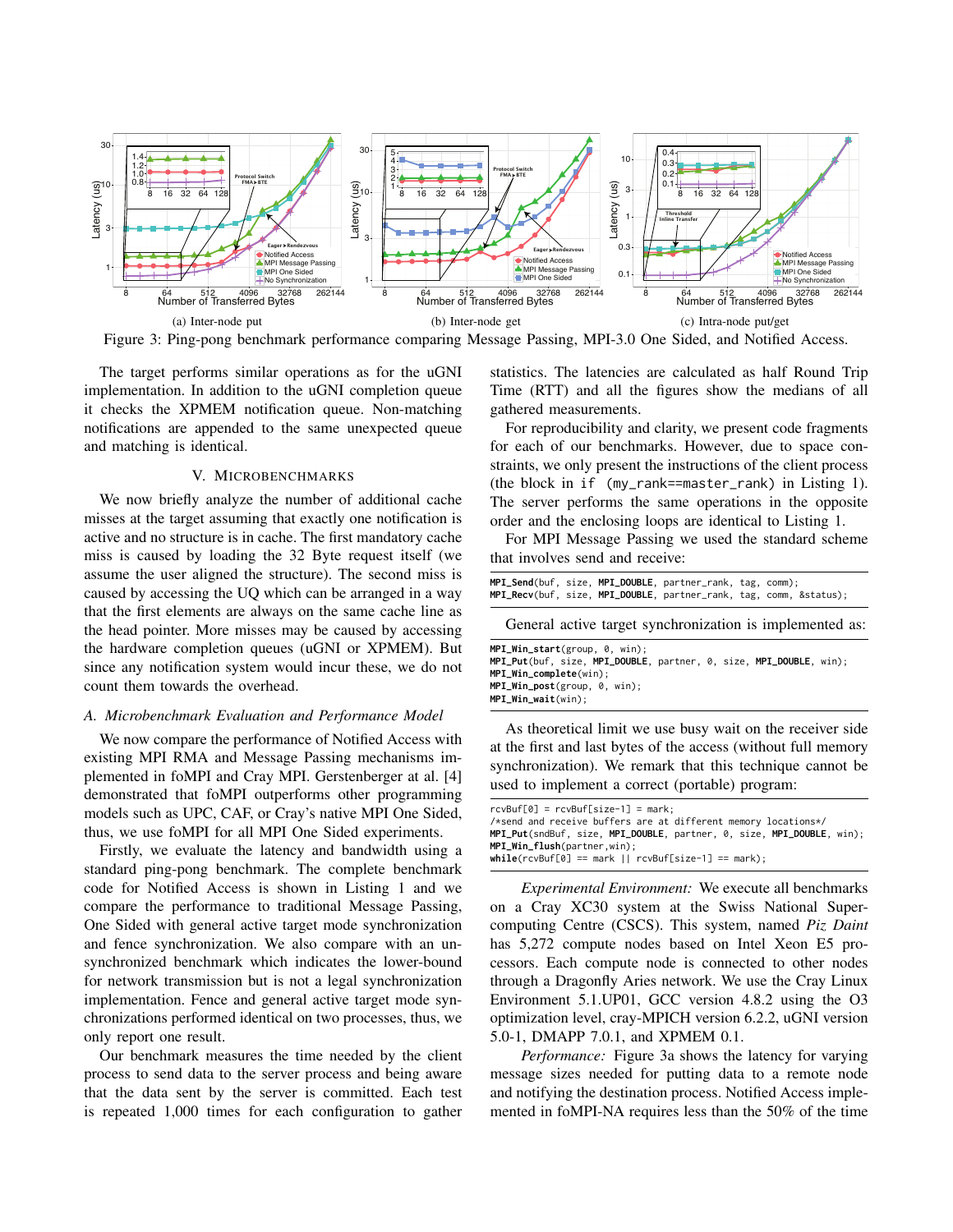

Table I: Varying LogGP Parameters for Notified Access

|   | <b>Shared Memory</b> | uGNI FMA    | uGNI BTE     |
|---|----------------------|-------------|--------------|
| L | $0.25\mu s$          | $1.02\mu s$ | $1.32 \mu s$ |
| G | 0.08ns               | 0.105ns     | 0.101ns      |

needed by MPI One Sided to transfer data and synchronize on small transfers. It also performs better than MPI Message Passing, which for small messages uses an optimized eager protocol incurring a buffer copy overhead. Figure 3b shows the performance of a notified get in comparison to MPI One Sided and Message Passing. We remark that the message passing performance is a single transfer and has thus an advantage over get which requires a request-reply protocol. Figure 3c shows intra-node (shared memory) results. As expected, notified access performance similar to message passing because the latency for a round-trip is negligible in shared memory where the overhead of the notification dominates for small messages.

We now proceed to model the performance of each involved call. The time to perform MPI\_Notify\_init is  $t_{init} = 0.07 \mu s$  and the time to perform MPI\_Request\_free is  $t_{free} = 0.04 \mu s$  in our implementation. Starting a request incurs setting a single integer which costs  $t_{start} = 0.008 \mu s$ . Issuing a put or get notify costs  $t_{na} = 0.29 \mu s$ .

We now model the transmission and remote notification time. We provide simple LogGP parameters [13] for the notified put and get for intra-node as well as inter-node communications. The send overhead is  $o<sub>s</sub> = t<sub>na</sub>$  and we determine the receive overhead  $o_r = 0.07 \mu s$  if there is a single request in the queue. *L* is the zero-byte latency, and *G* is the transmission cost per Byte payload. The latter two parameters depend on the transport type (shared memory or uGNI) as well as the uGNI option FMA or BTE (which is selected based on message size). Table I shows *L* and *G* for all three options.

*Computation/Communication Overlap:* Our overlap benchmark measures what share of the communication latency can be overlapped with computation. For each data size, it calibrates the computation to consume slightly more time than the communication latency. Then, it places this computation between the communication initiation (MPI\_Isend, MPI\_Put, or MPI\_Put\_notify) and the local completion (MPI\_Wait, MPI\_Win\_fence, or MPI\_Win\_flush). The ratio of communication overlap is then computed from the measured latency and the overhead of the communication (init + completion). Figure 4a shows the ratio of overlappable communication. Small messages are hard to overlap because either the notification time in fence or the message passing overheads cannot be hidden. Large messages are overlapped well in One Sided due to hardware offload. Cray message passing implementation offers asynchronous progression for the rendezvous protocol at the cost of CPU resources [8]. Notified access achieves the expected high overlap for all sizes because there are no additional notification or copy overheads and the transfer is fully hardware offloaded. The higher relative overlap of MPI Message Passing at 8KB in comparison with Notified Access is due to the higher message passing latency for that message size.

#### VI. APPLICATIONS

We now discuss several use-cases of Notified Access: a pipelined stencil, a tree computation, and a parallel Cholesky factorization. Each of these use-cases demonstrates a different version of a producer-consumer problem where Notified Access can be used.

# *A. Pipelined Stencil*

Our first motif application represents a pipelined stencil computation. For this, we use the Sync\_p2p kernel from the Intel Parallel Research Kernels (PRK) [5]. We chose this benchmark because it is designed to test the efficiency of point-to-point synchronization. It represents several numerical methods, such as wavefront-parallel algorithms or Lower-Upper Symmetric Gauss-Seidel.

In the kernel, a two-dimensional  $m \times n$  domain is decomposed row-wise and *x* columns are assigned to each process. A simple 3-point stencil update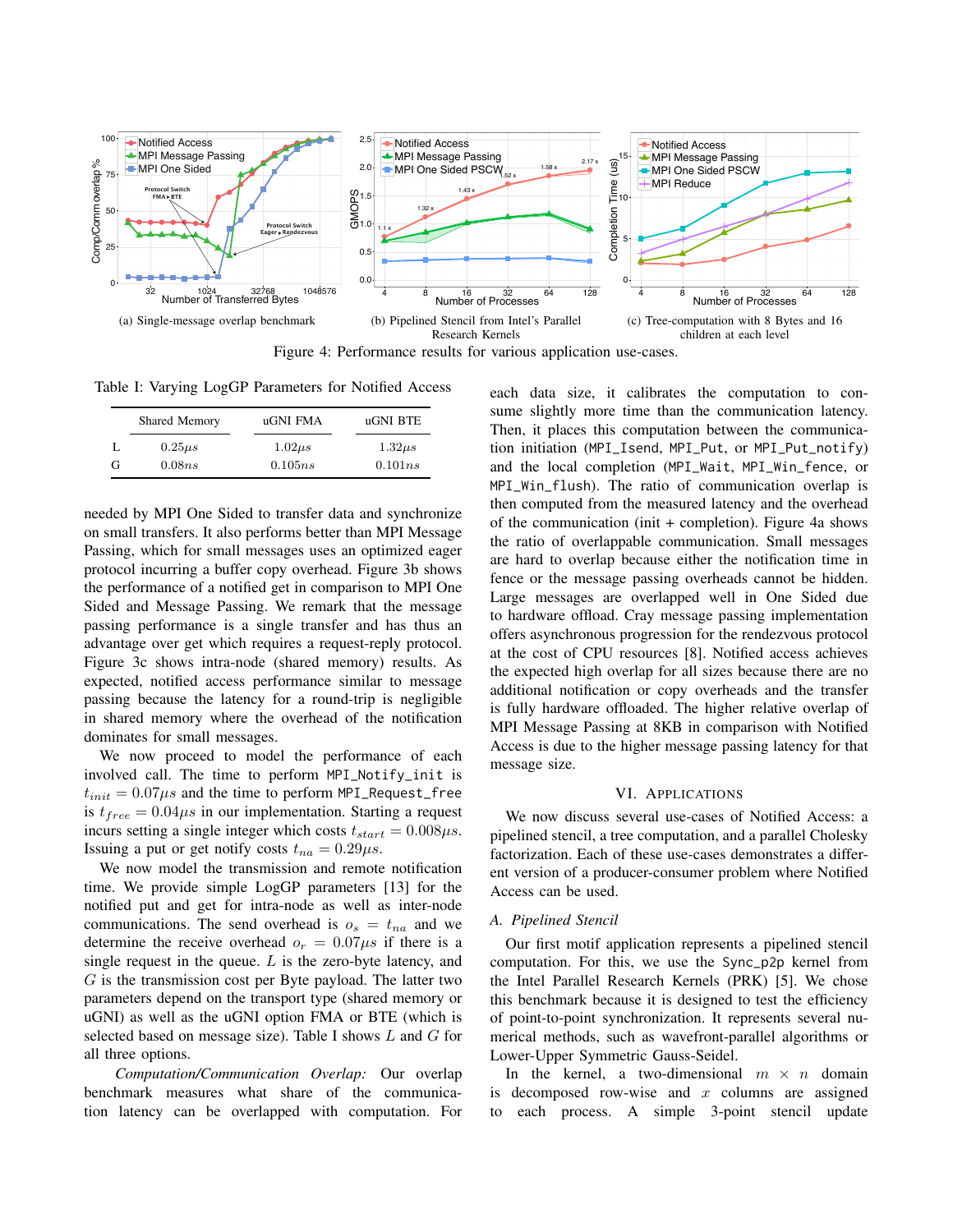$A(i, j)=A(i-1, j)+A(i, j-1)-A(i-1, j-1)$  is performed at each point. The execution is pipelined such that the first process starts updating its *x* values in the first row. When this is finished, it starts sending the first-row halo to the next process and continues to compute the second row. Processes wait for the update from the left neighbor and pipeline the data to the right. All processes work in parallel as soon as the pipeline is filled. A global synchronization is performed to synchronize between iterations once all processes finish their *m*th (last) row of the matrix.

For our test, we port Intel's implementation to MPI One Sided using both fence and general active target mode (PSCW) as synchronization mechanisms. Figure 4b shows the performance of the various implementations in a weak scaling experiment. We show billion memory accesses per second (GMOPS) to compare the communication modes. We keep the partition size per PE constant with  $1280 \times 1280$ . We plot the average of ten runs and the shade shows the 99% confidence interval.

These results show that Notified Access improves the performance of the pipelined stencil more than 2.17x over Message Passing. As expected, other One Sided approaches are not suited well for this pattern and thus perform sub optimal. General active target synchronization performs better than fence because it only synchronizes two neighbors instead of all processes.

### *B. Hierarchical Tree Computations*

Hierarchical computations are ubiquitous in parallel programs. We represent such computations by a tree-based communication which represents fan-in/fan-out as well as scatter/gather patterns. Such patterns are often used in hierarchical computations such as the Fast Multipole Method, Barnes Hut, or computations with hierarchically-structured matrices.

To represent these patterns, we implemented a 16-ary tree performing a reduction at each stage. We again implement it with Message Passing, One Sided general active target synchronization as well as Notified Access. For notified access, we use the counting feature to wait for all incoming children with a single request. Figure 4c shows the average times for small message reductions. We also compare to the semantically equivalent vendor optimized Cray MPI\_Reduce operation. The difference is significant for latency-bound small-message transfers, where notified access even outperforms the Cray's optimized reduction.

*Consumer-managed Buffering:* All previous examples required the producers to manage the buffering at the consumer (i.e., the producer had to specify the target address). This management may be expensive for computations where multiple producers send data to a single consumer and the set of producers changes nondeterministically (e.g., in many dynamic applications such as particle codes or graph computations). A notified get can be used to retrieve the data from the remote processes and simplifies buffer management.

# *C. Task-based Cholesky Factorization*

We now present a full Cholesky factorization example to demonstrate the utility of Notified Access in task dataflow settings. The real Cholesky factorization of an  $n \times n$ symmetric positive-definite matrix A has the form  $A = LL^T$ where *L* is an  $n \times n$  real lower triangular matrix and  $L^T$  is the conjugate transpose. It is often used for the numerical solution of linear equations  $Ax = b$  by the forward-substitution  $Ly = b$  followed by the back-substitution  $L^T x = y$ . Such matrices occur frequently in numerical solutions of partial differential equations and Monte Carlo simulations.

The factorization can be calculated using different algorithmic variants: for instance the right-looking or leftlooking. We use the left-looking variant as proposed by Kurzak et al. [14] as well as LAPACK [15]. The code divides the matrix into tiles and each process allocates space for the needed tiles. The computation of the tiles and their dependencies is represented with a Directed Acyclic Graph (DAG) of task dependencies.

The algorithm uses four basic operations defined on blocks: DSYRK, DPOTRF, DGEMM and DTRSM. Each function represents a task computing a tile; a more detailed description is provided by Kurzak et al. [14]. Figure 2a shows a simple example of a task graph generated by a computation using 25 tiles.

The simple statically pipelined schedule [14], [16] provides good load balancing and locality if used with dense matrix operations but it targets shared memory architectures. To support distributed memory, we port the original algorithm to MPI Message Passing, MPI One Sided, and to our MPI Notified Access. Our goal is not to provide the best implementation of the Cholesky factorization targeting distributed memory but to compare how different synchronization systems perform with complex and realistic data dependency patterns.

Our implementation broadcasts tiles as needed after they are produced by a process. Data is broadcasted along a binary tree overlay process topology. As soon as a node receives an update, it forwards the update to its children. Due to the complex dependency graph, the asynchronous progression, and the broadcast protocol, nodes generally cannot know what update they receive next. In the MPI message passing version, the indices of the transferred tile are sent coded in the tag. We use a combination of MPI\_Probe and MPI\_Recv to determine and post the right address based on the tag of the incoming message.

Since the sender knows the address of the tile it updated, the One Sided implementation seems simple. However, the complexity lies in notifying the target process which tile was updated. In traditional One Sided models, one has to communicate the tile index explicitly to the target. We do this with a ring buffer and atomic compare and swap after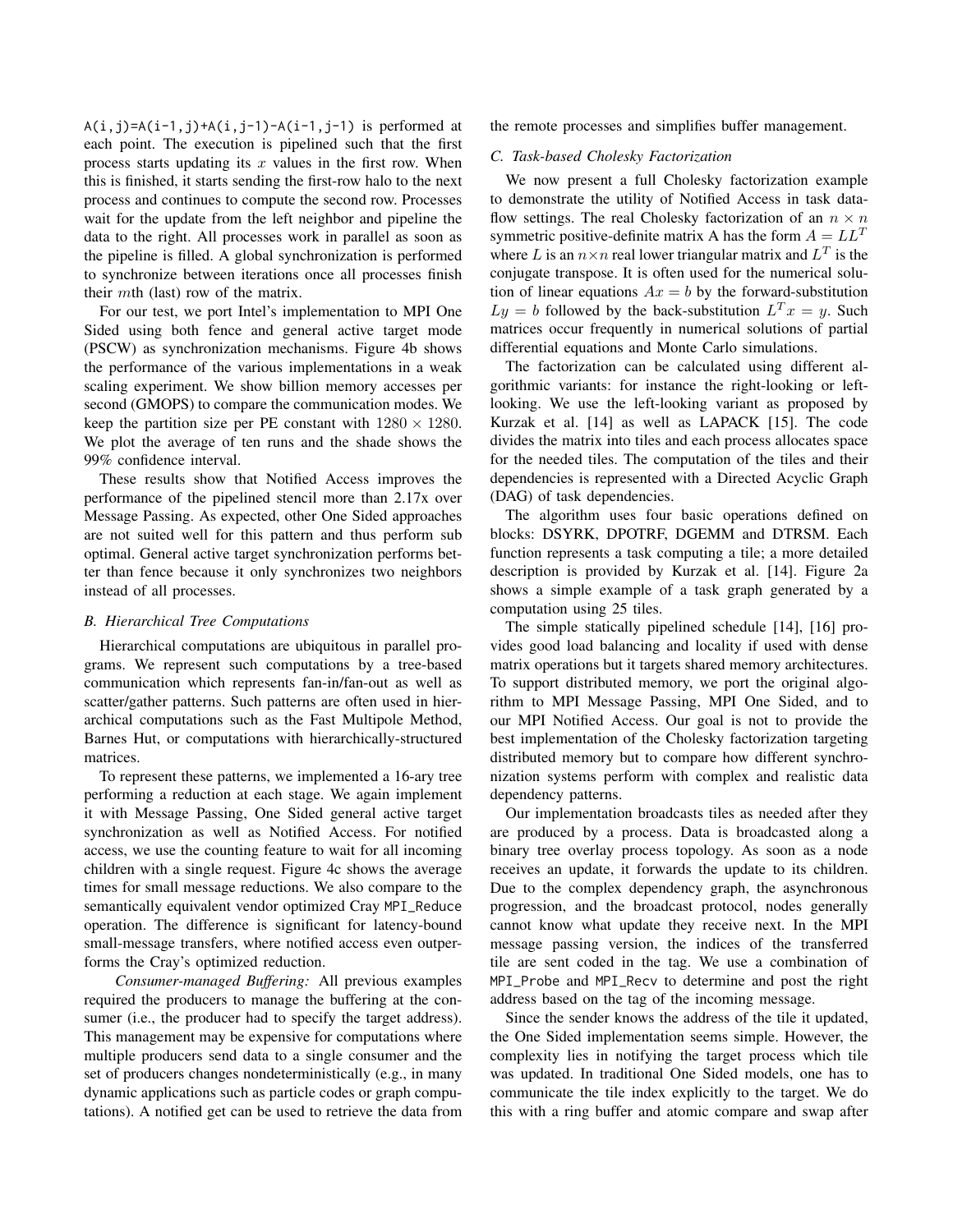the data has been committed remotely. The target processes incoming tiles by polling the incoming tile buffer for new tile addresses. We show an excerpt in the following:

| MPI_Put(&(tiles_array[x][y]), tile_size, MPI_DOUBLE, target, index,   |  |  |  |  |  |
|-----------------------------------------------------------------------|--|--|--|--|--|
| tile_size, MPI_DOUBLE, win);                                          |  |  |  |  |  |
| MPI_Fetch_and_op(&one, &dest, MPI_INT, target, 0, MPI_SUM, notifWin); |  |  |  |  |  |
| MPI_Win_flush(target,win);                                            |  |  |  |  |  |
| MPI_Put(&tile_coord, 1, MPI_INT, target, dest, 1, MPI_INT, notifWin); |  |  |  |  |  |
|                                                                       |  |  |  |  |  |

With Notified Access, the notification reporting which buffer completed can be encoded in the source/tag matching. Thus, the source simply issues an MPI\_Put\_notify with a specially crafted tag. The target instantiates a notification request with any source, any tag, and expected\_count=1. After starting this request, the target uses MPI\_Wait to receive a notification and reads the correct tag from the returned MPI\_Status.



Figure 5: Cholesky factorization performance in a weak scaling experiment with constant transfer size of 8 KBytes

Figure 5 shows the average performance of each version for a weak scaling experiment with a tile matrix size of  $32 \times 32$  doubles at each process. We repeated each run 10 times and plot the 99% confidence interval as shade. This Cholesky configuration represents an extreme case of a very small computation per process. We use it to demonstrate the small-message efficiency of our implementation of Notified Access for a practically-relevant communication pattern.

# VII. RELATED WORK

Notified Access is a synchronization mechanism that abstractly combines benefits of the message passing and RMA programming models. We define it as an abstract concept and demonstrate a specific realization in MPI.

Previous works used one of two schemes for notifications: *counting* or *overwriting* notification identifiers at the target. Our Notified Access design adds a third option to enqueue the notifications at the target to an ordered (matching) list. Counting identifiers accumulate the number of arrived messages or bytes into an integer value while overwriting identifiers can transport an integer value from the source but act as atomic registers at the target. In general, counting interfaces are more scalable than overwriting interfaces because they allow the interface to accumulate message statistics. Overwriting interfaces on the other hand allow to communicate notification values (e.g., tags) from the source but may require more storage at the destination (offer one slot per expected notification). The main benefit of our queuing mechanism is that it combines both as it offers a value (tag) and preserves the arrival order of notifications and the sources do not need to synchronize notification identifiers at the target.

We now discuss and categorize related work chronologically. Split-C [17] provides a counting identifier with its signaling store operation that counts the number of bytes received. The target of signaling stores can wait for a specific number of bytes using the store sync operation. However, this mechanism does not allow to match notifications, characteristic that enables efficient dataflow implementations.

LAPI [18] offers a counting mechanism at the target which allows to count message completions at the target. In ARMCI [19] an undocumented mechanism allows to notify remote processes with synchronization operations. In this communication scheme the origin of a remote write waits for the completion of the write and then sends the notifying message with which the target process can synchronize. This scheme in other word delays the notification to the target process for a round trip time of the network.

The need of providing efficient point-to-point synchronization mechanism was addressed by Bonachea et al. [20] as well. In this work data transfer and synchronization is coupled through the use of signaling puts that are able to synchronize origin and target of a remote access by using counting semaphores. An analogous approach is applied on an extension for SHMEM [21] which utilizes counting puts, that increment remote counters. Schneidenbach et al. [22] propose an overwriting notification mechanism similar to full/empty bits to post remote buffers with a binary notification per buffer.

GASPI [23], [24] provides a flexible overwriting interface with explicit support for multithreaded receiving of notifications. The specification provides ordering guarantees with respect to notifications and related data, but not across multiple notifications. Notified access maintains the arrival order of notifications in the queue and allows to implement serializable semantics on in-order networks. This seems challenging to implement efficiently with GASPI.

All discussed interfaces rely on setting up remote synchronization objects statically before the operation starts. This limits the flexibility of the operation. Our request-based implementation enables flexible matching at the target with only two additional cache misses.

Hori et al. [25] propose a protocol where accesses to specified memory regions trigger notifications automatically. This data-centric approach seems very promising but cannot be supported on most of today's RDMA networks.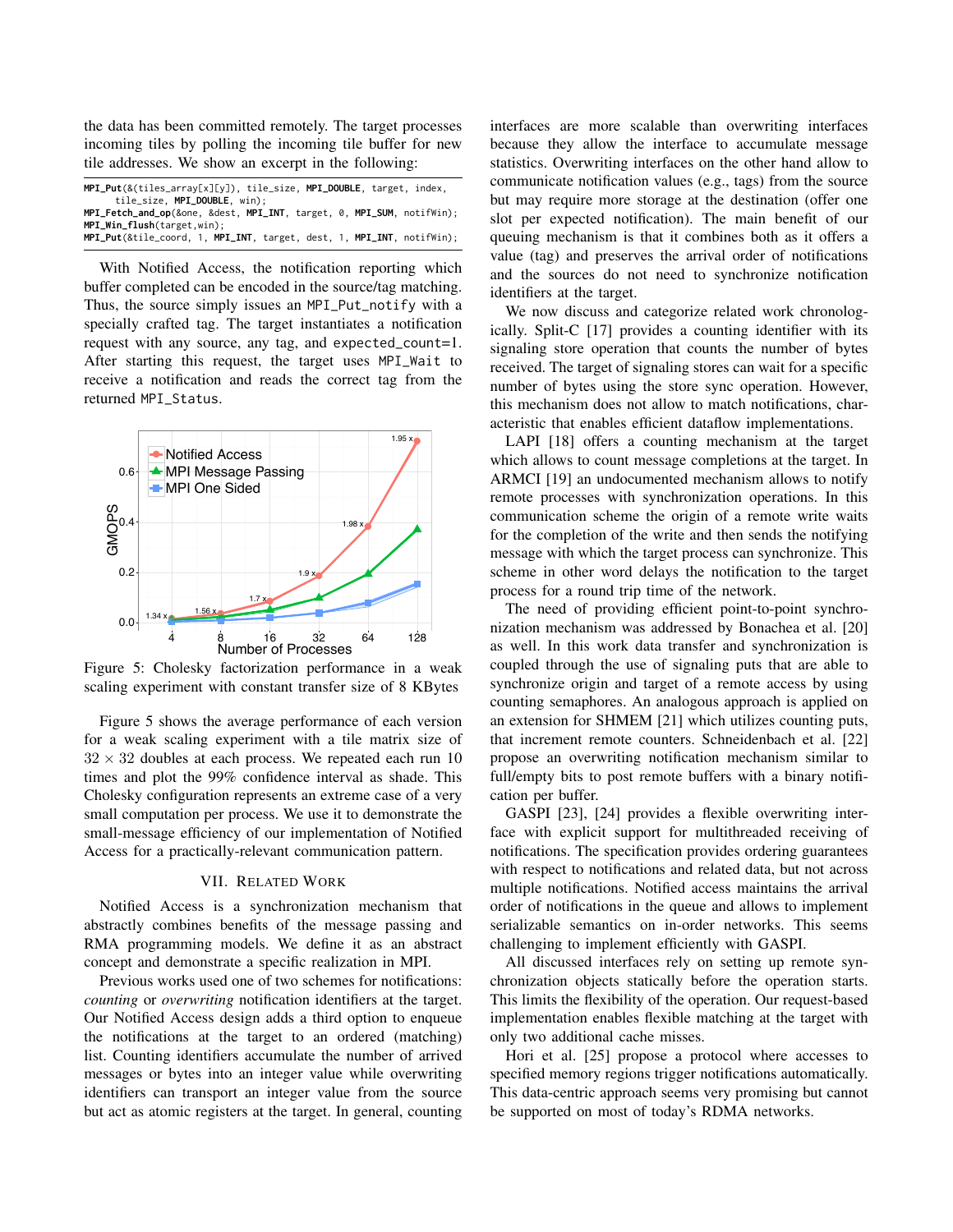Several applications [26], [27] employ custom notification solutions to improve parallel efficiency. Notified access provides a common ground and flexible interface for portable parallel RMA applications.

# VIII. DISCUSSION

Notified Access maintains the global memory view and ownership management of RMA and combines it with efficient matched notifications of message passing at lowest overheads. This allows maximum utilization of RDMA hardware and enables producer-consumer schemes. We will now briefly discuss several questions that may arise.

*Can network reliability be an issue for Notified Access?* While notified writes can be implemented easily in different kinds of networks, notified reads require a more detailed analysis. In Notified Access, the reception of a notification bound to a remote read at the target process, means that a specific buffer can be reused again. Thus, in order to avoid data loss, the notification can only be triggered when can be ensured that the data will arrive at the requesting process. This can be guaranteed in two ways: (1) if the network is fully end-to-end reliable then the notification happens right after the data has been read or (2) if the network is unreliable (may require retransmissions) then the notification can only appear after the data arrived at the process that issued the get. Motivated by the event notification semantics of lowlevel interfaces such as uGNI or Portals 4, we assume the former case. If the network is not reliable then notified read semantics can be provided using a slightly more complex protocol incurring another network round-trip. This can be implemented with modern technologies such as the Portals 4 [9] by delegating the completion-check and the transmission of an additional synchronization message directly to the NIC, using minimal overhead without involving the CPU.

*Can hardware completion counters be utilized?* Some networks, e.g., Blue Gene/Q support completion counters where the network interface increments a counter after an access is performed. The current active access design could utilize this functionality with a small extension. If nondeterministic matches are used then the target could contact the source during notification init and set up a static counter for the request. Test and wait would then simply check this counter at lowest overheads.

*Does matching at the target inhibit full hardware offload?* While message transmission is 100% hardware offloaded, our implementation performs matching using the target CPU. While this is an improvement over message passing where the transfer is never 100% offloaded, the CPU overhead may be high. Yet, today's CPUs are very efficient in the necessary list traversals for matching. In addition, the CPU often waits for notifications and matching messages which causes no additional overhead (cf. helper locks [28]). Thus, we believe that the current solution is most efficient and it can also utilize hardware matching if available (e.g., Portals 4).

*Will this be in MPI-4?* The MPI Forum recognizes the need for notifications and a proposal for Notified Access looks promising.

*What does a network interface require to enable notified access?* To ideally support our design, a network interface would enable to add immediate values which should be able to encode a pointer on a machine to a reliable remote queue for each remote access (put and get). Cray's uGNI is close to this specification (yet, it only offers 32 bit values, for example).

# IX. CONCLUSIONS

In this paper we present a new matched synchronization paradigm for RMA programming called Notified Access. It is motivated by the inability of most RMA synchronizations to exploit the full network performance for producerconsumer communications. Notified Access leverages modern interconnect features to create a hardware-offloaded lightweight synchronization mechanism that is particularly efficient for asynchronous small latency-limited messaging.

Notified Access extends previous notification mechanisms with matching queue semantics. These new semantics addresses scalability problems by moving the notification placement decision from the origin to the target process while providing intuitive properties such as maintaining the arrival order in the queue. This allows to offer strong consistency of accesses and notifications on in-order networks.

We extend the MPI interface to include matched notified access, an interface providing convenient semantics to differentiate accesses by source and a user-defined tag at the target. We show how our interface can be implemented with minimal overheads and we demonstrate its efficiency for various use-cases. Our experiments also identify three parallel patterns that naturally fit many applications. Just to name one example, our fine-grained dataflow implementation demonstrates speedups up to 2x over Message Passing for a small Cholesky factorization. We expect that Notified Access will be an important primitive for exploiting future large-scale networks towards exascale.

# ACKNOWLEDGMENTS

We thank Hatem Ltaief (Kaust) for providing the Cholesky example. We thank the GASPI team for inspiring discussions about RMA interfaces and Christian Simmendinger for numerous clarifications about the GASPI specification. We thank James Dinan (Intel), Jeff Hammond (Intel), Kathy Yelick (LBNL), Edgar Solomonik, Timo Schneider, and Salvatore Di Girolamo for helpful discussions, Larry Kaplan (Cray) for help with uGNI, and the Swiss National Supercomputing Centre (CSCS) for access to Piz Daint.